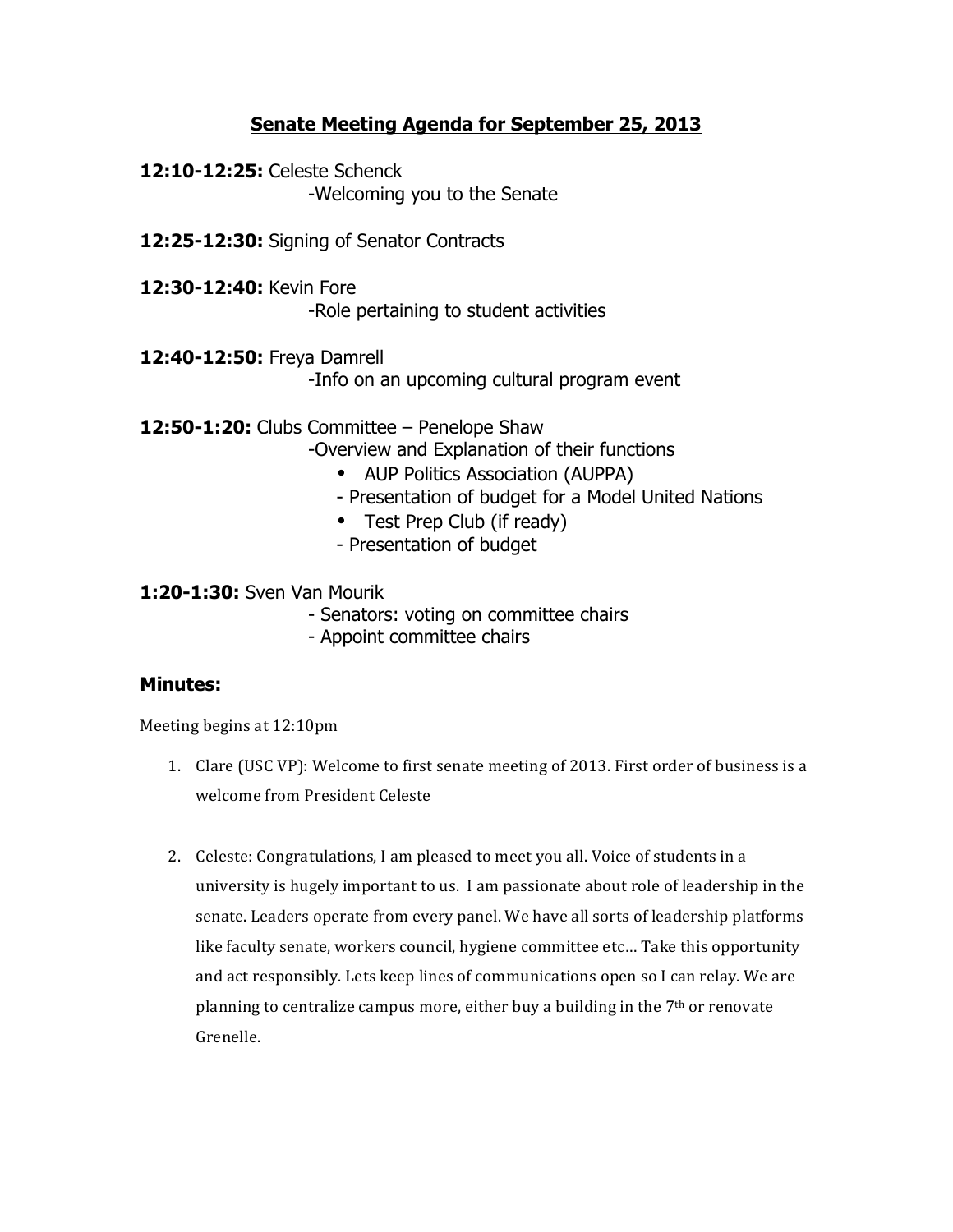- 3. I want to ask the idea about the idea of Housing at AUP. The issue of dorms. We are working with 'The comforts of Paris'. We want to encourage more community.
- 4. Phil: looking around the room a lot of the people here are from Campusea, we are still friends and its interesting to see how we have grown together
- 5. Daniela: I have friends in college who have an apartment set up
- 6. Mary: My problem is that Campusea was very expensive, my only concern is that does comforts of home come with a range of prices
- 7. Celeste: yes, students have different budgets and we understand we need to accommodate that
- 8. Kelly: Will this be mandatory?
- 9. Celeste: No because some French students may already have homes, some students are still keen to live on their own.
- 10. Celeste: Second thing I want to talk about is a conversation I had with a parent and student. A student told me about a bar near here called Collins where she witnessed a number of students being roofied. I want to ask, what do we do about that?
- 11. Sarah: I am a grad student and I think it is the most important from incoming freshman
- 12. Rahael: I think orientation workshop on alcohol awareness should be mandatory
- 13. Ivon: More students should take initiative on this.
- 14. Celeste: This is a very pressing and worrying issue and I want to leave this to students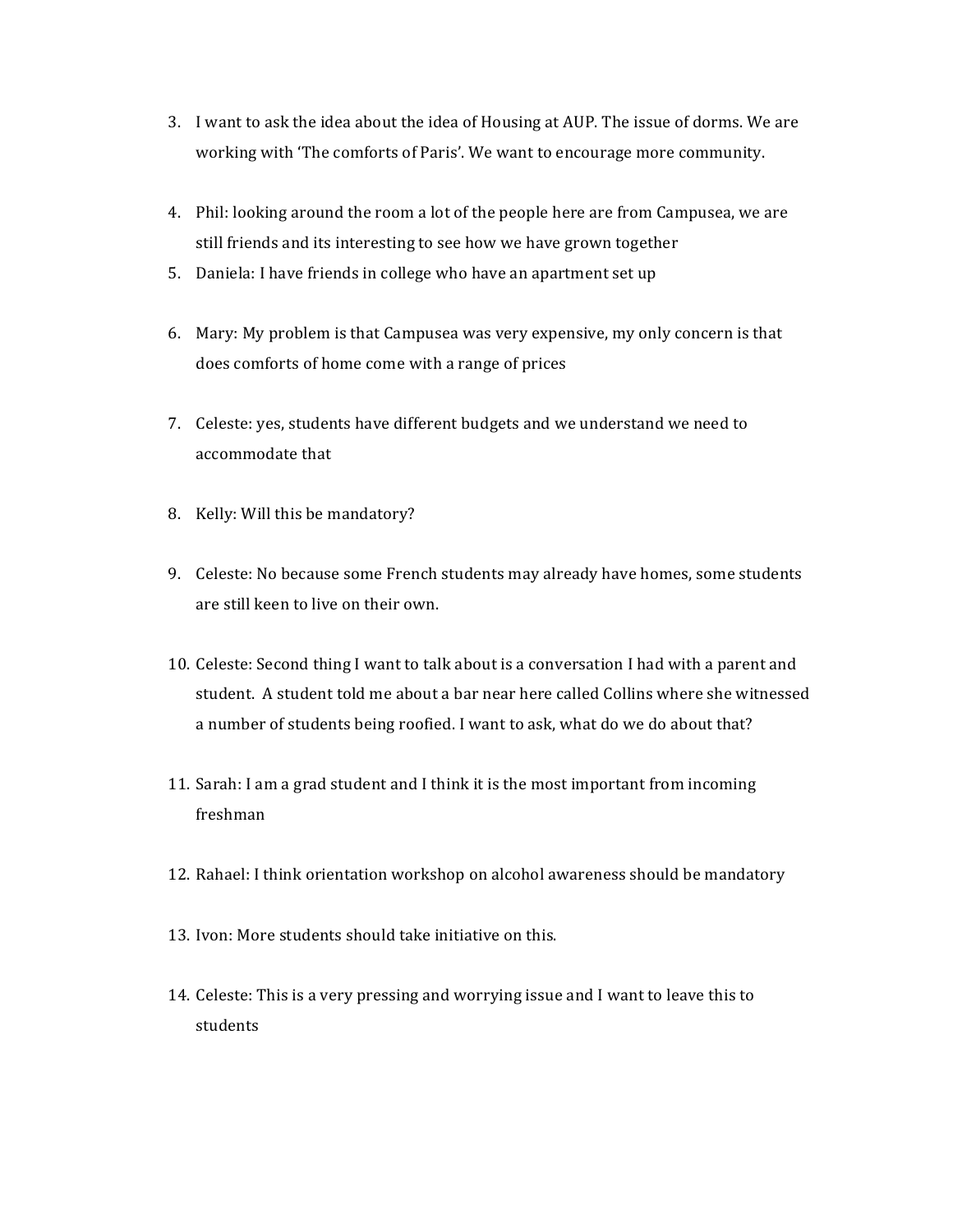- 15. Phil: I think the presidents office should send an email and then have students to take initiative
- 16. Kevin: We are having a sexual aggression taskforce meeting tomorrow so let me know if you want to incorporate ideas.
- 17. Celeste: Thank you all for your opinions and advice
- 18. Clare: Next order of business, we want to sign senator contract on your desk. (insert contents of contract here) I would like to ask you all to sign it and date it and pass it to the front if you could.
- 19. Anissa: Next order of business. I would like to call Kevin Fore to the floor
- 20. Clare: He is actually going to pass the floor to Freya first for 2 minutes
- 21. Freya: Advertises two events upcoming in the next week.
- 22. Kevin: I wanted to meet with you today to talk who I am and my role in regards to student senate. I first want to congradulate you, we have an excellent group of senators. Our major goal as a university is to build community, there is a lot happening outside in Paris and a lot happening within the university. Our goal is to make this place something we care about. Clubs are essential to the university, but you as senators are a powerful voice to the community. Its all in your hands. What we need to do, we need to make sure you have the tools to do your job. That's where it becomes a back and forth collaboration. Now, I think you are stepping into one of the best organized senate forms. That is thanks to Sven to making senate a professional space and thanks to Clare and Anissa who have been working on this since spring. There is a lot of work to be done but we are stepping into a good structure. There is a percentage of the student body who still doesn't know how senate works, however today we have improved. In the past people complained about transparency. I think we have come a long way to improve. There are so many people on this campus who aren't aware, it is our role (Exec team) but yours too.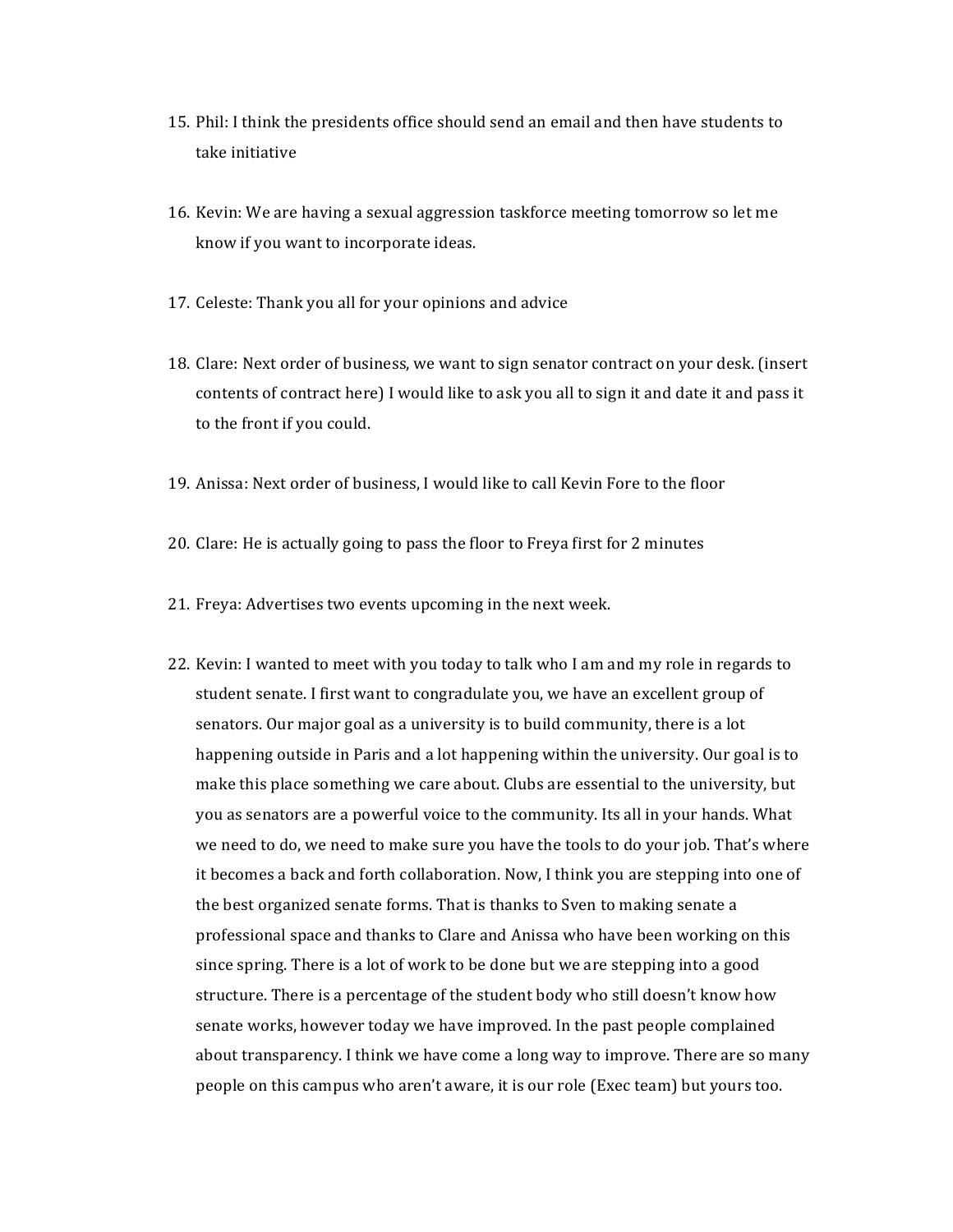- 23. Kevin: What are your responsibilities? We have the budget of 100,000 roles. You allocate this money. You come listen, vote. Our goal is to get you more proactive and reach out to the community. Department reps should meet with department chair, you are welcome to attend and encouraged to reach out to your constituents. The point here is to be proactive in this process. This is an opportunity for you to do something, fun creative. I want each of you to think of a plan of action and make a change this year.
- 24. Kevin: what is my role here? I am an advisor to the SGA exec board, I support Clare and Anissa specifically in these senate meeting. I support the clubs committee, its an enormous job. I am one of the biggest advocates for senate. I want all senior staff and faculty to know what you are doing. I have a global vision for student leadership activities. I can help and provide background information if you have any new projects. We want a senate that lasts and that can grow. Hopefully I can help you pass on a structure and improve it from year to year. Thank you
- 25. Anissa: next I am going to call Penelope and Wen to give you an overall view of clubs and the budget
- 26. Penelope: I am going to talk about global budget, 100,000 euros. Penelope presents budget... (see powerpoint document with stats attached here)
- 27. Clare: any questions on budget
- 28. Penelope: Wen is now going to talk about a club
- 29. Wen: AUPPA is requesting a budget for the MUN conference in Hamburg from Dec 5<sup>th</sup> to 8<sup>th</sup>. There will be 450 delegates, guest speakers and staff.
- 30. Penelope: this is the first budget AUPPA has requested for the MUN (Penelope presents budget for AUPPA) There are also willing to pay some of their own funds (presents budget)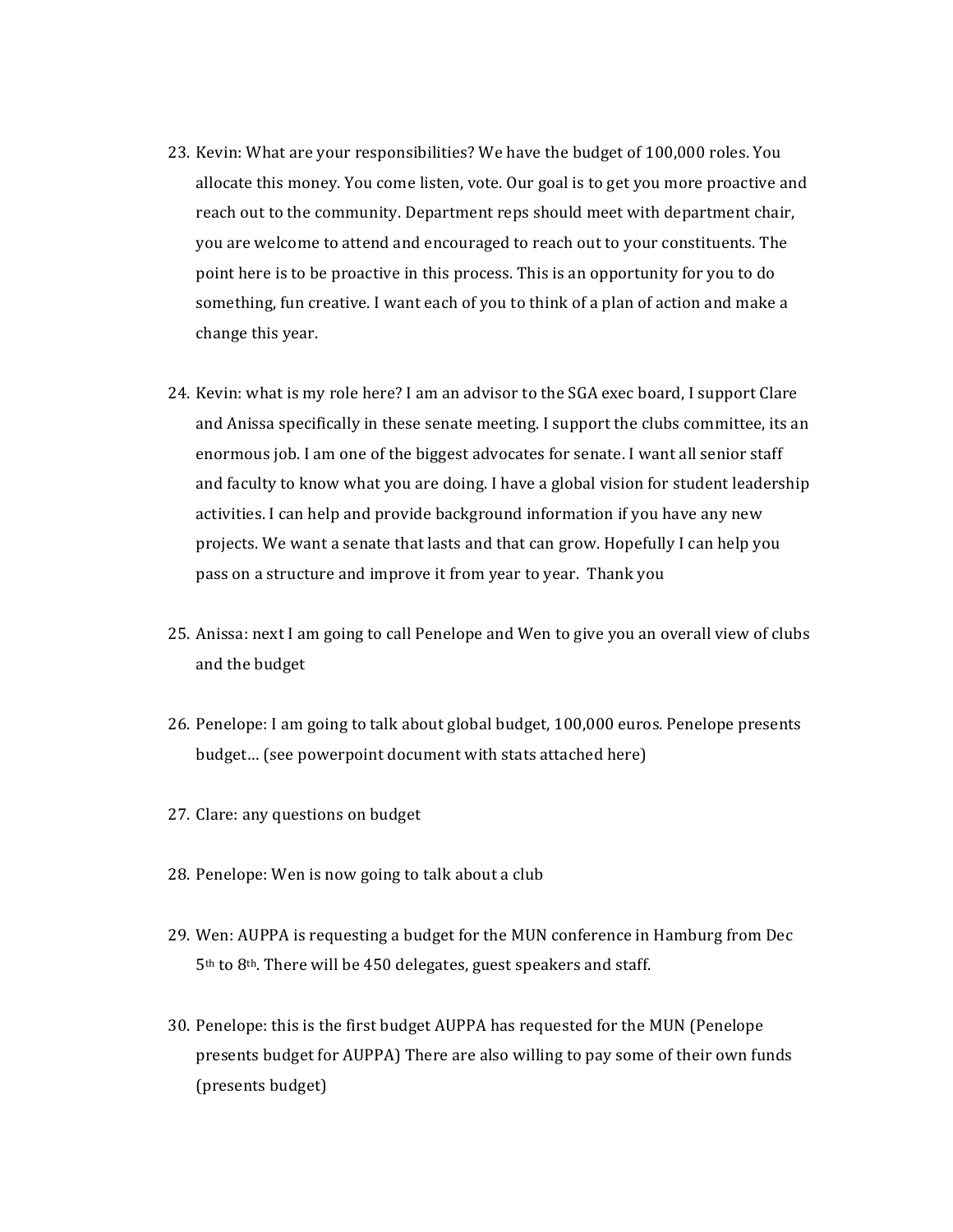- 31. Clare: I assume you have all read the regulations
- 32. Alex K: I would like to move to a direct vote
- 33. Vote... motion passes
- 34. Anissa: Test prep club wasn't able to present today.
- 35. Clare: I would like to call on Sven to appoint committee chairs
- 36. Sven: SGA consists of several parts, the Exec board, the senate there is a third component which is Clubs Committees. Traditionally the undergrad student council picks on individuals and the senate can vote them in. I can give you my recommendations now. Social: Nora and Camilla who are hoping to be involved as co-chairs. Environmental: Anya Verkamp who has already gotten started on recycle work. On judiciary we have Ivong and Wen for Clubs
- 37. Clare: move to direct vote, All those in favor for the following
- 38. Motion passes...
- 39. Anissa: we have finished all orders of business, we will call on Kevin again who has one more thing to say and if you have questions let me know
- 40. Kevin: I just had a thought watching you guys approve budget for AUPPA. The clubs committee. I want you to think ahead about the budget and come in with a critical eye. I want you to be supportive but know what you are voting on.
- 41. Joe: you were discussing a follow up, who is going to be in charge to make sure the correct funds have been allocated